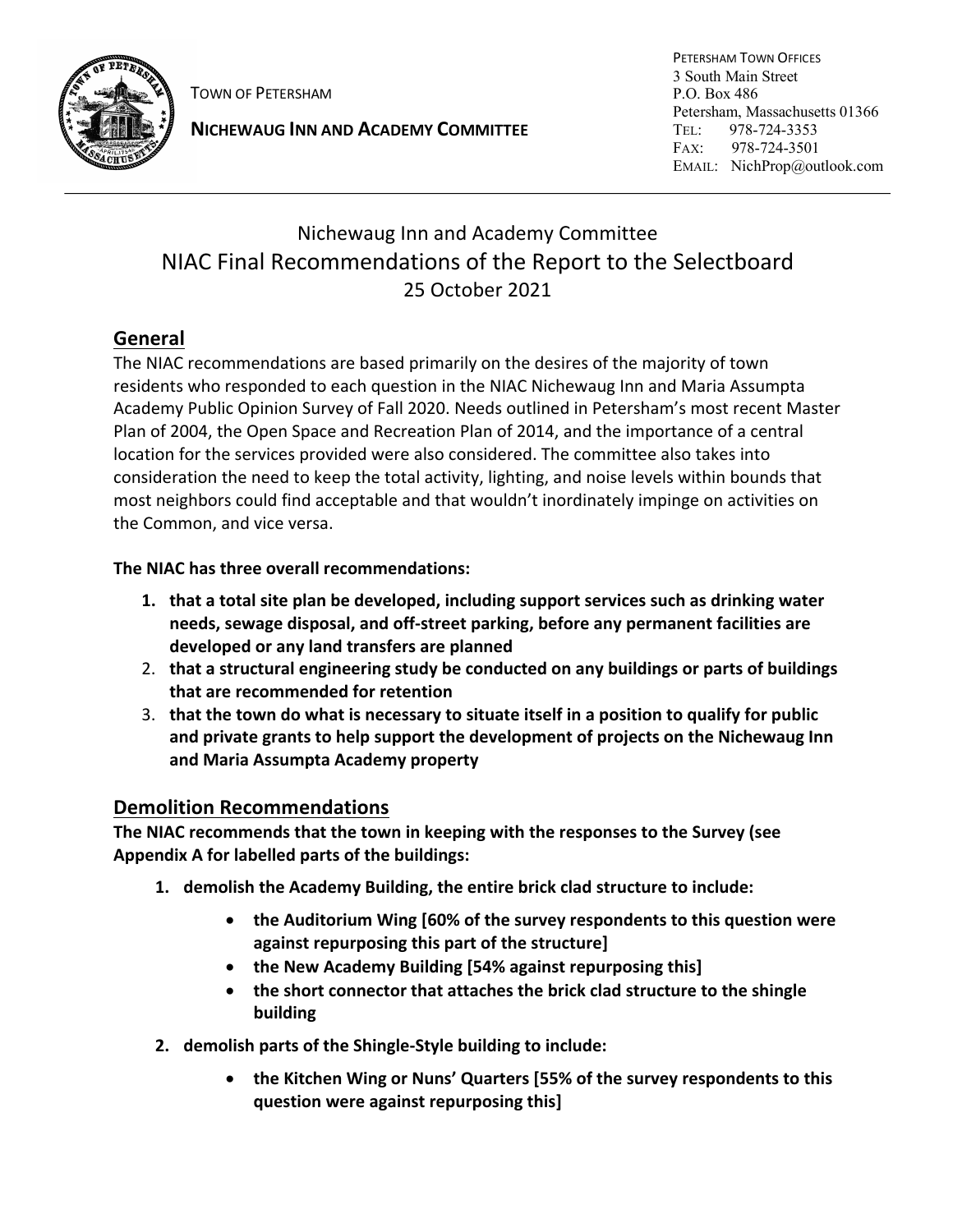- **the Inn Addition or Mother Superior Addition of the Shingle-Style building [54% were against repurposing this]**
- **a portion of the Dining Room Wing**

#### **Retention Recommendations**

**The NIAC recommends that the town:** 

- **1. retains the Historic Stonework [62% of the respondents to this question favored repurposing this part of the structure]**
- **2. retains the Historic Inn [61% favored repurposing this] and secure all new openings**
- **3. retains the Chapel/Music Room [59% favored repurposing this]**
- **4. retains the old Drinking-water Well that produced 10,000gal of water per day for the Maria Assumpta Academy**
- **5. retains the Garage currently used by the Fire Department for the storage of vehicle and other material and equipment**

New technology allows for a public water supply and septic disposal on the site for residential units or low water use activities on this site. That technology would provide capacity to add the Petersham Memorial Library on shared systems. We recommend that water and septic options be explored for all structures recommended for reuse and before any land division or permanent development is begun on the site. The NIAC recommends keeping the Garage, that currently houses Fire Department vehicles, and the old Drinking-water Well that is sited next to the Garage until determinations of land use and the use of the old well are settled.

#### **Use Recommendations**

**In keeping with the responses on the Fall 2020 Public Opinion Survey, the NIAC recommends the three most favored uses:**

**1. Outdoor Recreation [79% of respondents who answered this question favored this use]**

At their meeting on October 12, 2021, the Open Space and Recreation Committee (OSRC) voted to support recreational use of the Nichewaug property.

The NIAC recommends incorporating proposals from the OSRC in future development on the Nichewaug property. The NIAC also recommends the Town apply for a PARC grant to further the recreational goals of the property put forth by the OSRC.

The NIAC recommends moving forward on plans to create an inexpensive ice rink to be used for the Town's recreational use. This should be worked on for use during the winter of 2021/2022 to better realize the importance of centrally located, easily accessed recreation.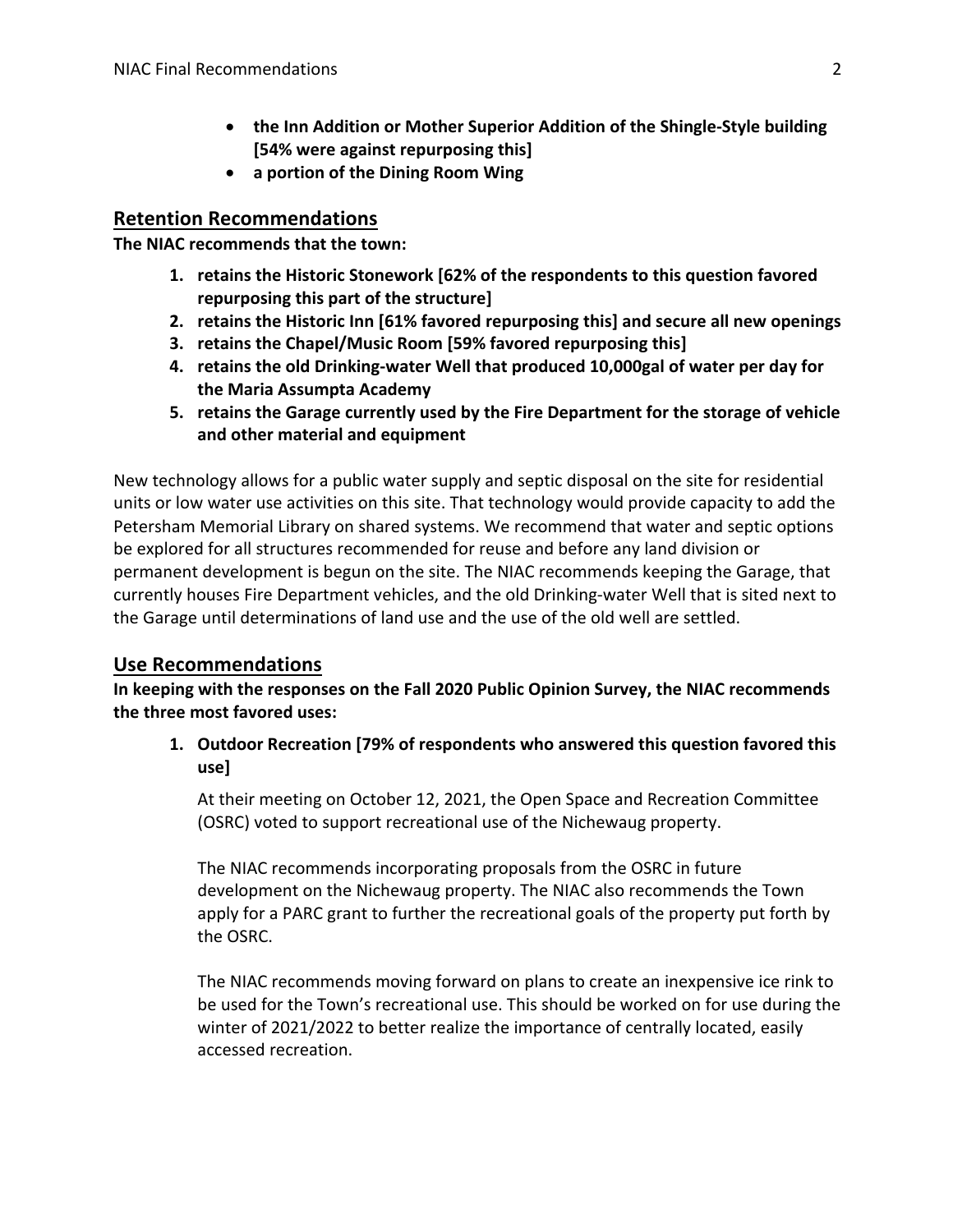The NIAC recommends that the successful Community Garden on the Nichewaug property continue. The garden allows many groups, families and individuals use of a centrally located, easily accessed space to grow food, flowers, and to socialize.

**2. Community/Senior Center [71% voted for a Senior/Community Center on the site]**

**The NIAC recommends development of a Community Center that can be reserved at times for Seniors.** That scenario is a good way to share a single facility that is more easily temperature-controlled than the Upper Town Hall in the summers and winters. Our committee suggests that the Chapel/Music Room is an appropriately sized space that could be refurbished by the town as space for a Community Center, Senior Activities, and Performing Arts and Gallery. It is important to note that siting Senior and Community facilities near a town's largest population center and close to other town and community services encourages more people to walk to the facilities and can reduce the need for individual cars or for providing transportation services, especially if the facilities are within an easy walk from Senior Housing.

**3. Senior Housing [64% were in favor of Senior Housing on the site; 57% favored 1 to 6 units; 41% favored 7 to 12 units, 51% were opposed to 7 to 12 units; and increasingly large numbers of units had increasing opposition]**

**The NIAC recommends 6 to 12 units of Senior Housing on the Nichewaug Inn property because a few extra units may make the costs associated with development of the project more manageable and allow units to be priced for middle income Seniors.** Although 64% of respondents were against dividing the Nichewaug property into individual house lots, there are many scenarios that permit the development of Senior Housing without dividing the property into house lots.

- **The NIAC recommends the development of residences that make people's housing easier to maintain and encourages social interactions as they age.** Centrally located Senior Housing has many benefits, including that units are smaller, it facilitates carpooling, and is within walking distance of many of the town's services and cultural and social activities. With centrally located Senior Housing, the NIAC anticipates that more of our elders will be able to remain living in town as they age. Petersham Partners is a non-profit, volunteer organization that provides many services for Seniors to help the Seniors age in place. Provision of these services could be more easily provided to those Seniors who are centrally located. In 2018, the Census Bureau estimated that 39% of Petersham's population was aged 55 and over, in comparison with approximately 28% for the entire state in 2016.
- **The NIAC recommends that the Town of Petersham appoint a Senior Housing Committee to research many aspects of developing Senior Housing on the Nichewaug Inn site and to make recommendations for**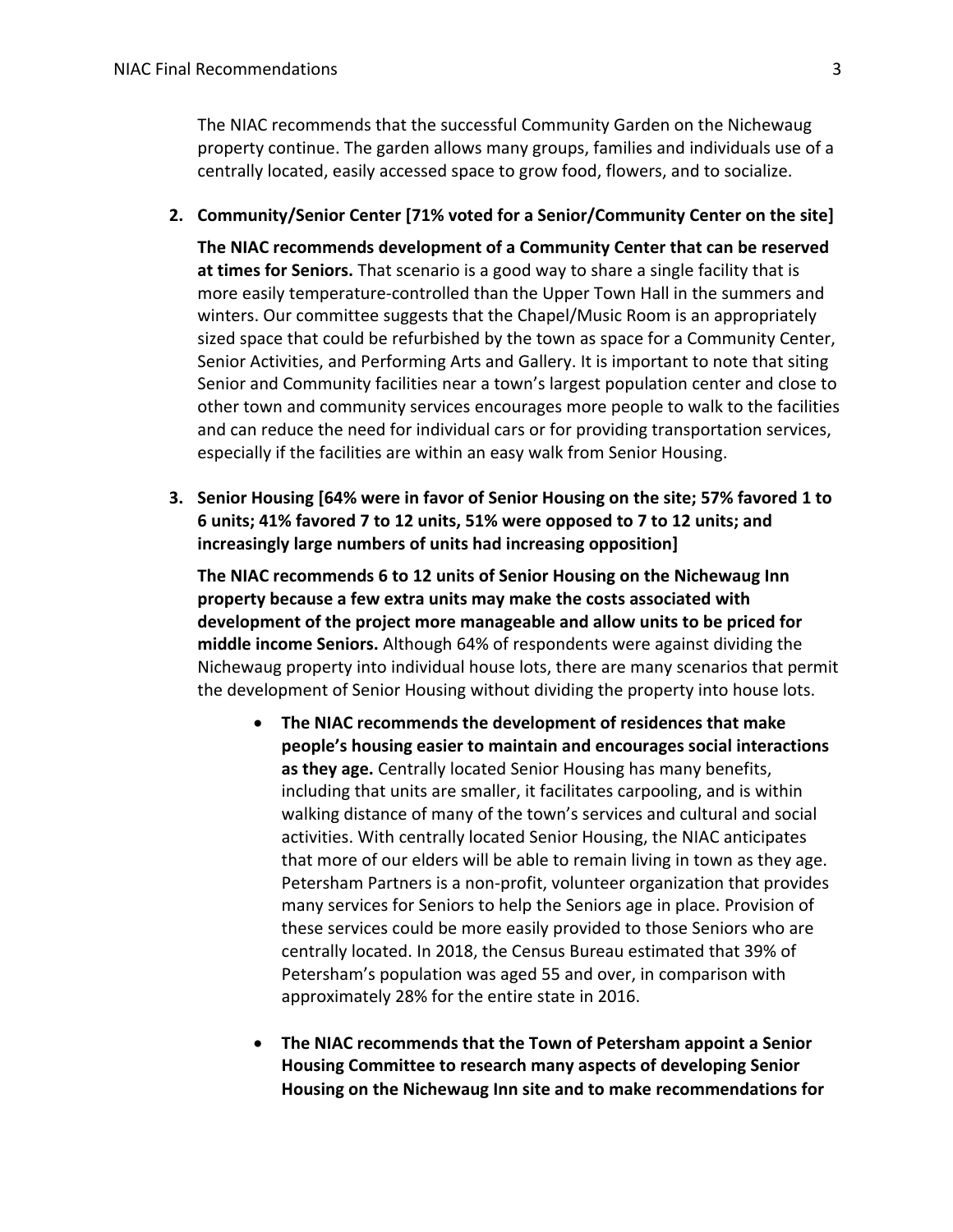**implementation to the Selectboard.** Guidelines for development and funding of Senior Housing are complex and the possibilities are many. Finding the right combination to fit our Petersham community is essential. See the material on Senior Housing in the Appendices for some statistics on and photographs of Senior Housing.

The fourth and fifth most favored uses on the Fall 2020 Survey are Mixed Uses [59% of the respondents who answered this question favored this option for the site] and Performing Arts [56% favored this use for the site].

#### **The NIAC recommends**

- **1. the incorporation of Performing Arts and Gallery space with at least one of the top three uses, Recreation, Community/Senior Center, and Senior Housing, and that Senior Housing include space for Senior Services**
- 2. **that Senior Housing also include Public Use Office Space**
- 3. **that the Chapel be retained for use as a Community Center with times allocated exclusively for Seniors and that the Community Center include a stage for live performances and exhibition space for art**

**The NIAC recommends that in the event that the Town votes for total demolition, the above uses be considered in planning**. The Town of Petersham Master Plan of 2004 and the Open Space Plan of 2014 identify these uses as needs for the Town.

# **Recommendations re Petersham Memorial Library's Request for a Gift of Land The NIAC recommends that**

- **1. no land be transferred to the Petersham Memorial Library until a unified site plan is developed for the Nichewaug Inn and Maria Assumpta Academy property that takes into account the needs of both the town and the Library**
- **2. the town consider the development of shared facilities for the Library and developments on the Nichewaug property. The sharing of facilities would be a much more efficient use of space**
- **3. if any land is transferred to the Library, the town agree on a price for the sale of land that will help defray some of the Nichewaug Inn and Maria Assumpta Academy demolition costs for which the town would be responsible**

The Library, a private, non-profit library that serves as the Town Library for the Town of Petersham. Every year the town gives to the Library approximately 10% of the Library's operating budget. The town elects three of the Library's twelve Board of Trustees members. The Nichewaug Inn property abuts the Library on two sides. Common Street forms the front (East) boundary, and the fourth side includes an easement for access to a third party's back lot. The Library sits on a lot of 0.61ac (Massachusetts Interactive Property Map,

https://massgis.maps.arcgis.com/apps/OnePane/basicviewer/index.html?appid=47689963e7b b4007961676ad9fc56ae9).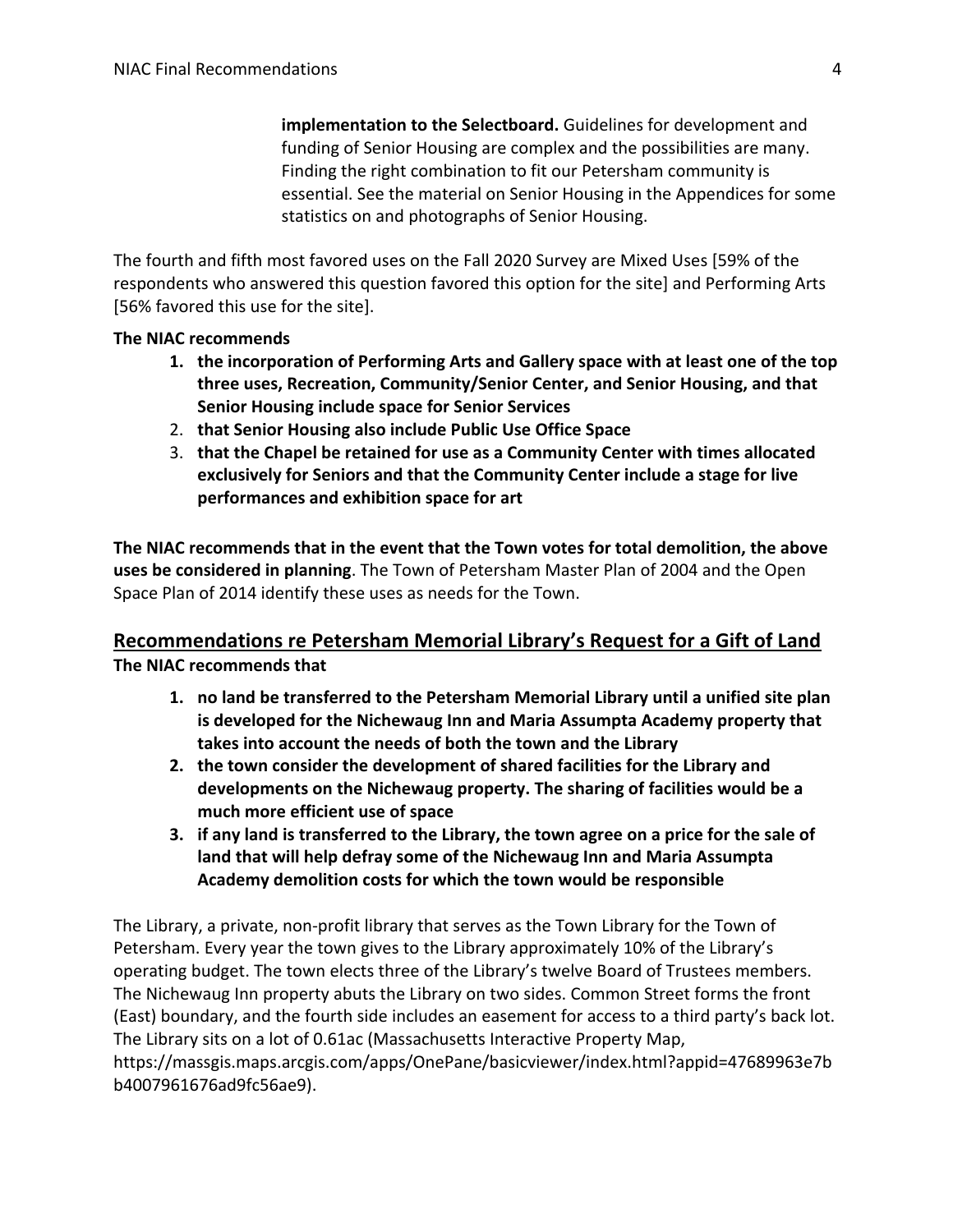Potential needs of the Library were not addressed in the Fall 2020 Survey, but many people highlighted the Library's concerns in their comments. The Petersham Memorial Library sent a memo to the Selectboard and copied the NIAC regarding, "Request for Land/Land Use for the Petersham Memorial Library". Informal verbal requests to the Nichewaug Inn Task Force and now to the NIAC and the Selectboard for a transfer of some land from Nichewaug Inn to the Library, no formal, written request and justification was made by the Library over approximately the last 12 years until July 2021, at the request of the Selectboard and the NIAC at a meeting with the Library's Board on 7 April 2021. In that memo the Board of Trustees of the Library asks for a gift of 1 to 1.5ac of land. They plan to use it for the construction of a drinking water well and a septic system, to build a meeting room/classroom, to add off-street parking, to expand the Reading Garden, and add a toddler playground.

#### **General Recommendations for State Grants**

**The NIAC recommends that the town follow the recommendations of the MRPC planners:** 

- **1. apply for a District Local Technical Assistance (DLTA) in January of 2022 that would give an MRPC planner's time to the Town to develop a Housing Plan.**
- **2. update the Town Master Plan of 2004 and the Open Space and Recreation Plan of 2014.**
- **3. the MRPC also recommends that the Town participate in the "Community One Stop for Growth" portal**

As Karen Chapman explained, a DLTA grant allows an MRPC Planner to help develop a Housing Plan. The Housing Plan makes the Town much more competitive in an application for a Planning Grant through the Community Development Block Grant program for a planner to help the Town develop the Housing Chapter for an updated Town of Petersham Master Plan. Once the Town has an updated and accepted Master Plan, the Town would be eligible to apply for most state grants to develop Senior Housing and meet the other needs prioritized in the Fall 2020 Nichewaug Inn Public Opinion Survey.

The Community One Stop Portal helps communities determine which steps are needed to position the Town for success in writing state grant applications, which grant applications should be submitted, and how the State will guide the Town through the entire process of preparing and submitting grant applications. Participating in the One Stop Portal will allow Petersham to be competitive for both planning and development grants. Almost all state community development grants applications must be submitted through the One Stop Portal.

**The NIAC recommends that the Town follow the guidance of the MRPC and update the Master Plan and the Open Space and Recreation Plan.** Doing so will ultimately increase the Town's ability to succeed in garnering both planning and development grants.